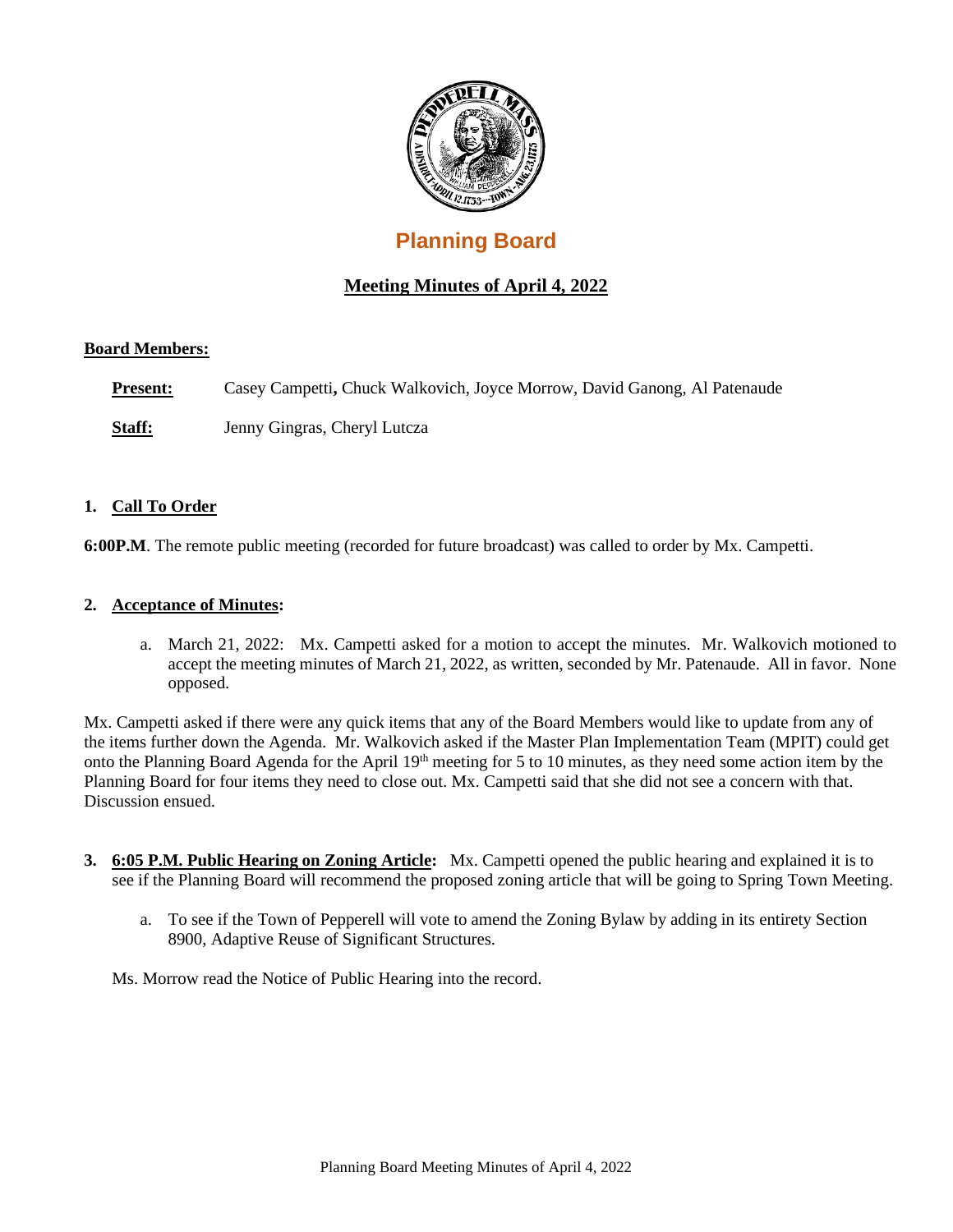Ms. Gingras said that she would like to thank all of the Boards, Committees, and individuals who have helped to create the current draft of this article. All of the comments have helped significantly in drafting an article that she thinks will be beneficial to the community as a whole, and will also implement Master Plan Goals and priorities. She then shared her screen and provided a slide presentation of the Adaptive Reuse of Significant Structures. At the conclusion of her slide presentation she said she would be happy to answer any questions.

Mx. Campetti asked if the Board Members had any questions.

Mr. Walkovich said that all of the changes that Ms. Gingras has made are consistent with what we heard at the public meetings and the comments we've received at prior Planning Board meetings, and from his standpoint this is good to go.

Mr. Patenaude asked if the Board received any follow up from Town Counsel in regards to the question on some buildings that had previously been municipally used, but aren't at the moment, and how do those apply. Have we been able to close that loophole? Ms. Gingras said that both she and Town Counsel have reviewed this. She said that she has looked at many other similar articles and bylaws in other towns that have adaptive reuse, and she hasn't found any other town that specifically points that out. It's hard to find the wording for it because you don't want to exclude certain types of buildings that are current, because this article/bylaw would forever be in place. Essentially Town Counsel said that if a project/application came before the Planning Board, the Planning Board could decide that it does not meet the criteria and is not eligible for a reuse project. Mr. Patenaude asked what would the reasoning behind that, and does it leave it open-ended for the Board to not allow. Ms. Gingras said not necessarily and gave some examples. Discussion ensued.

Ms. Morrow said in her opinion, the edits Ms. Gingras conducted on the Adaptive Reuse article over the past few months, have really tightened it up and she believes that it really sends forth a very positive message and she agrees with all the changes that were made and she believes this would help the town in many ways. This allows for use of properties that are becoming rundown and not used. This brings home the need for the Town to consider the changes using the Adaptive Reuse Article.

Mr. Ganong said he would echo Ms. Morrow's comments.

Mx. Campetti spoke and asked if there are potential good projects out there that we could be limiting by that interpretation. If something had a use and but for someone not using it for some other purpose that structure might not exist today. Are we inadvertently penalizing structures that may be being used for something else today? We have to be careful there because it could include tons of structures in Town, so we need to be careful with that language. So my question is, might we exclude things we may not intend to exclude with that application. Ms. Gingras said she was not too concerned with that. If an applicant came in and it was obvious that the project did not meet the intent of the bylaw as written, then that determination would be made before they apply. They technically could still apply for a Special Permit, as that is their right, however it would be up to the Planning Board to make that determination. I echo the concerns to not overly regulate within the zoning bylaw, as we don't want to exclude things inadvertently. Discussion ensued between Mx. Campetti and Ms. Gingras regarding the Planning Board's discretion regarding Special Permits and that the Board needs to make positive findings in order to grant a Special Permit, as well as conditions that may be warranted. Discussion ensued between Mx. Campetti and Ms. Gingras.

Mx. Campetti asked Ms. Gingras if the Board received any written comments from other Boards or the public. Ms. Gingras said she received comments from Ron Karr, Carolyn Ahdab and the Climate Change Council. It was circulated to all of the Town Boards, Departments and Committees.

Mx. Campetti asked Ms. Gingras to summarize the comment from the Climate Change Council. Ms. Gingras shared the Climate Change Committee's comments via screen share.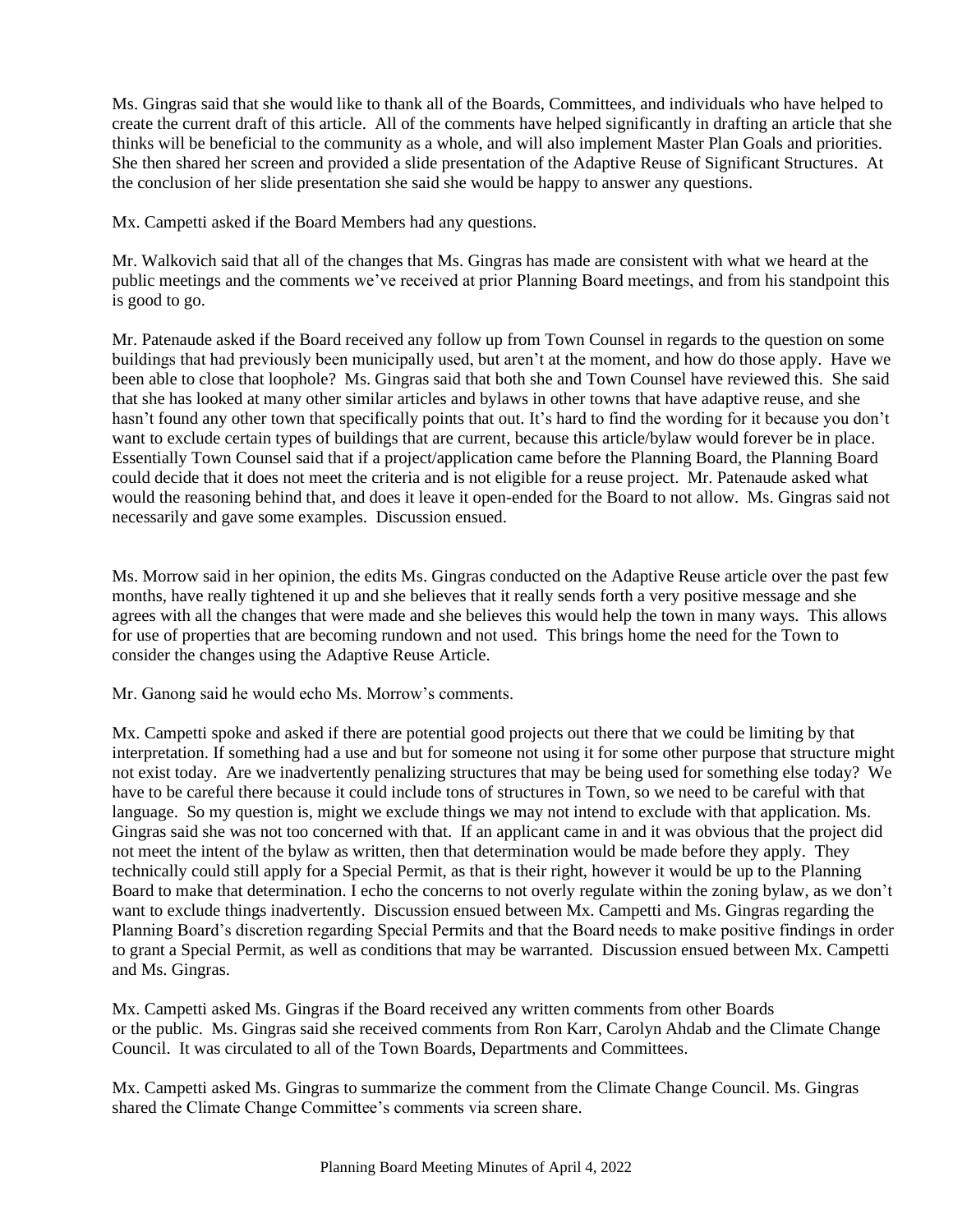Mx. Campetti asked Carolyn Ahdab and Ron Karr if they would like their written comments read into the record. Ms. Ahdab, 19 Deerfield Drive, said that she was fine with Ms. Gingras reading her letter into the record. Mr. Karr said that his comments were from an earlier version and most of them no longer apply. Ms. Gingras read Ms. Ahdab's comments into the record.

Mx. Campetti invited members of the audience to ask questions:

Kathy Pries, Blue Heron's Way, said that she had a question on the 8930 Eligibility, talking about 15 years and community-type purpose, which is kind of vague, she is looking for a clear definition of that.

Brooke Ramthun, 5 Countryside Road, said that she had question on interpretation of municipal building or fraternal building. Question of ownership might be helpful in defining municipal building, fraternal, and places of worship. She said that she supports this adaptive reuse article in the strongest way. There will always be some level of risk in these types of endeavors. Would like to see limit on square footage of retail use and other uses that might draw a lot of traffic.

Carolyn Ahdab, 19 Deerfield Drive, said that she would like to see stronger guardrails and definitions put into the bylaw so when the Planning Board does make a decision either for or against a particular project, that they have that standing, if something were to go to the ZBA, they would have that standing with clearer definitions. Would like clearer definitions and guardrails in the Table of Uses and Zoning By-law. Small, medium and large retail is important to her. Water use is also a large concern, as we have the PFA's and water draw issues.

Craig Hansen, 5 Long Meadow Lane, said he is President and co-founder of the Fitz Collaborative looking to reuse the Peter Fitzpatrick building. Would like to speak in support of passing this and it is critical to the future of that property. Potential uses are more programming, commercial kitchen, food hub, professional offices and some co-working spaces, shared offices, maker spaces. This is a big opportunity for the town to further utilize an underutilized building.

Bentley Herget, 25 West Street, said he was also the Building Commissioner and Zoning Enforcement Officer for the Town of Pepperell. He supports this bylaw and the reuse of these buildings. They need to get used or else they are just going to fall apart.

Ms. Morrow said that the main point of the Adaptive Reuse is the preservation of existing structures. The AR protects what is currently there visually. Any change that is made would have to conform to what is there now, but the change would take place inside the building. From the streetscape it would remain the same. This is important if we want to keep the country, small-feel of the Town.

Ron Karr, 30 Elm Street, Chair of Historical Commission, responded to Ms. Morrow's comment on the Shattuck School, which is zoned commercial, the underlying zoning is still in effect there. As Chair of the Historical Commission he is in favor of adaptive reuse. Most of his concerns with this are not of the Historical Commission, his own reservations are with the definition of Section 8930, and hopefully Town Counsel is correct, that the zoning means current municipal buildings, which raises the question of what do we mean by current. If once a municipal building always a municipal building then we deal with the situation we had recently on Canal Street (the old Water Department building), could that be brought back under this bylaw. He said he has more of an issue with community-type purpose. Hopefully the Town Counsel is correct. As a member of the Historical Commission he would like to see some of these buildings and historic churches (built before 1960) in Town preserved, and this includes the Grange Hall. Based on his years as a past member on the Planning Board, he discussed differences between Special Permits and Variances. He would like to look at some other legal views on this, in addition to Town Counsel's, regarding buildings that are on the list for adaptive reuse. He may consider drafting an amendment, prior to the Town Meeting.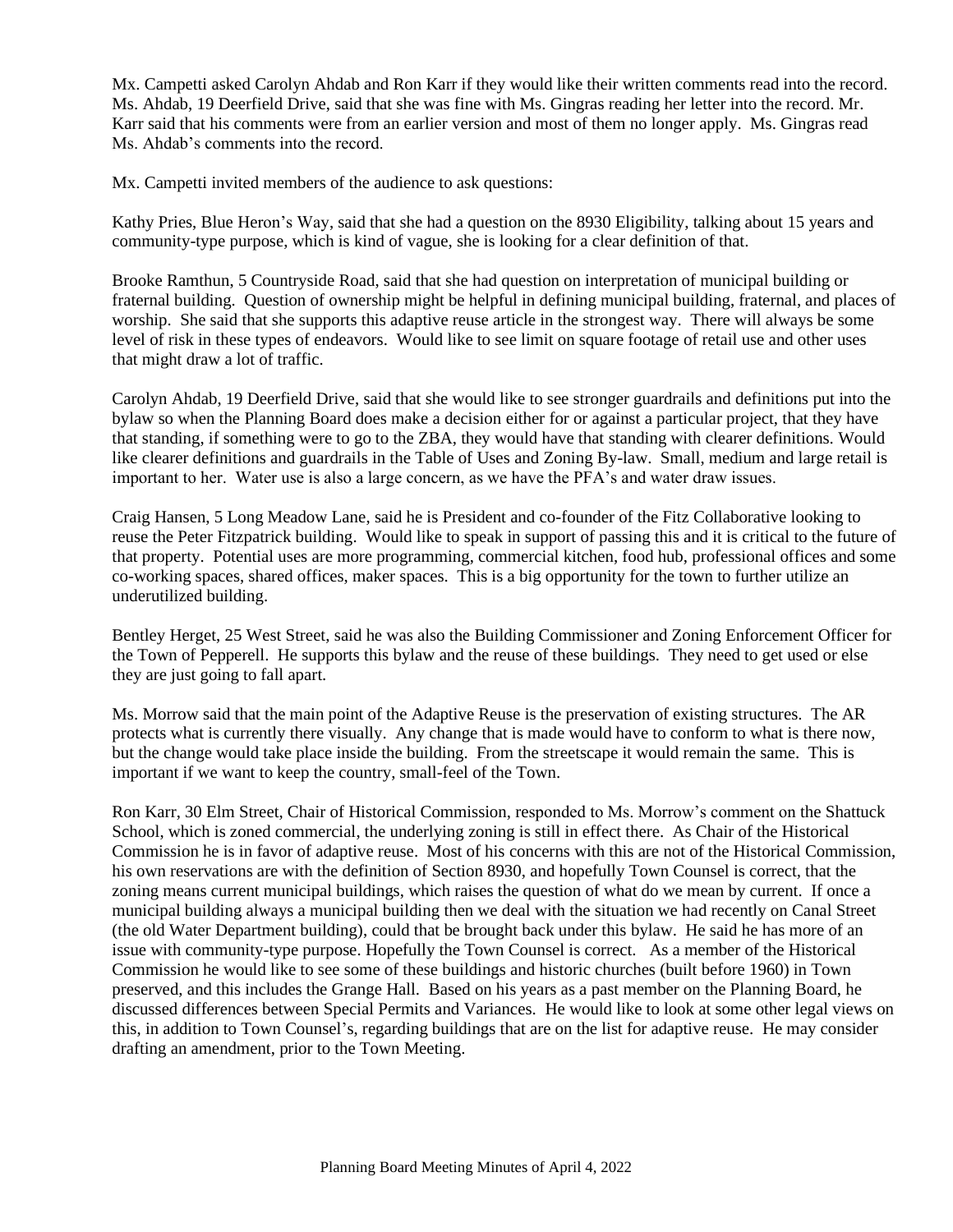April Healey, 39 Oak Hill Road, said that she had a question on the documents attached to the bylaw, along with the map, that were listed as examples of structures that could apply for adaptive reuse projects. She is under the impression that this is list is incomplete or not definitive. Can these be added to or deleted at some time.

Mx. Campetti asked if there were any other members of the public that would like to speak or ask a question of the Board. None.

Mx. Campetti asked Ms. Gingras if she would like to speak.

Ms. Gingras said that regarding the municipal and community type uses, religious uses in a residence would not be allowed. The underlying zoning still applies for uses that are allowed or not allowed. The DPW would be looking at the water usage and it would be up to the applicant to provide documentation to meet infrastructure/utility requirements. The community-type purpose is that we need to be more inclusive and Town Counsel advised that type of use be included.

Mx. Campetti asked if the Board Members had any comments or questions.

Mr. Patenaude said he would like to see things be a little "tighter". The article is needed, but he is a little concerned without having a few things clearly defined. Not being restrictive enough and leaving it up to the Courts could be costly for the Town or a buyer/owner.

Mr. Walkovich said that Mr. Patenaude is correct on some of this and if there is a way for us to "button" some of this up, it would be beneficial, as courts and laws do change. If Jenny and Town Counsel are fine, we do have to rely on their advice.

Mr. Ganong said he had no additional comments.

Mx. Campetti said that she is "kind of in the same boat". Her question would be do Town Counsel, or Ms. Gingras, see downsides to some of the language. Are there places in here where we can be a little more specific or clear without eroding the intent? Would there be an objection to tightening up some of the language, especially on the 15-year language regarding use of a municipal structure. Are there little places here where we could be clearer so we aren't setting the Planning Board and Town up in dealing with this down the line, but not being so overly restrictive of projects at the heart of why we really want to do this in the first place?

Ms. Gingras responded and said this is geared toward buildings that are vacant or underused/underutilized, such as municipal or community type buildings, such as a church or the Peter Fitz. The Knights of Columbus building is now being used for residential, so it's found its new use and is not underused/underutilized. Mx. Campetti said she likes the idea of continuous being added. Discussion ensued. Ms. Gingras said Town Counsel wanted them to be careful with listing out religious use. Ms. Gingras said that she agrees with adding the wording of 15-year continuous use. Discussion ensued between Mx. Campetti and Ms. Gingras regarding definition of list of community-type buildings, such as houses of worship, benevolent and fraternal lodges and what wouldn't qualify as a community-type building.

Mr. Patenaude spoke and said that one of the problems with religious structures, is that religious structures are allowed anywhere under our zoning and we don't have the ability to separate that out in any location. Presently we know where we have religious structures, but in the future we don't. The ability to define what is a religious structure or not, gets more ague as time goes on, so its concerning not to have definitive ties to the overall article. He was wondering if the Fatima Shrine on Heald Street is a religious entity/building/structure. Would that be one of these structures that would be allowable even though it has a residential home, it's had that shrine notification there for as long as he can remember, here is a sign that points to it there as well. Has concerns that we don't underestimate the thought process of the Town as it moves forward in the future.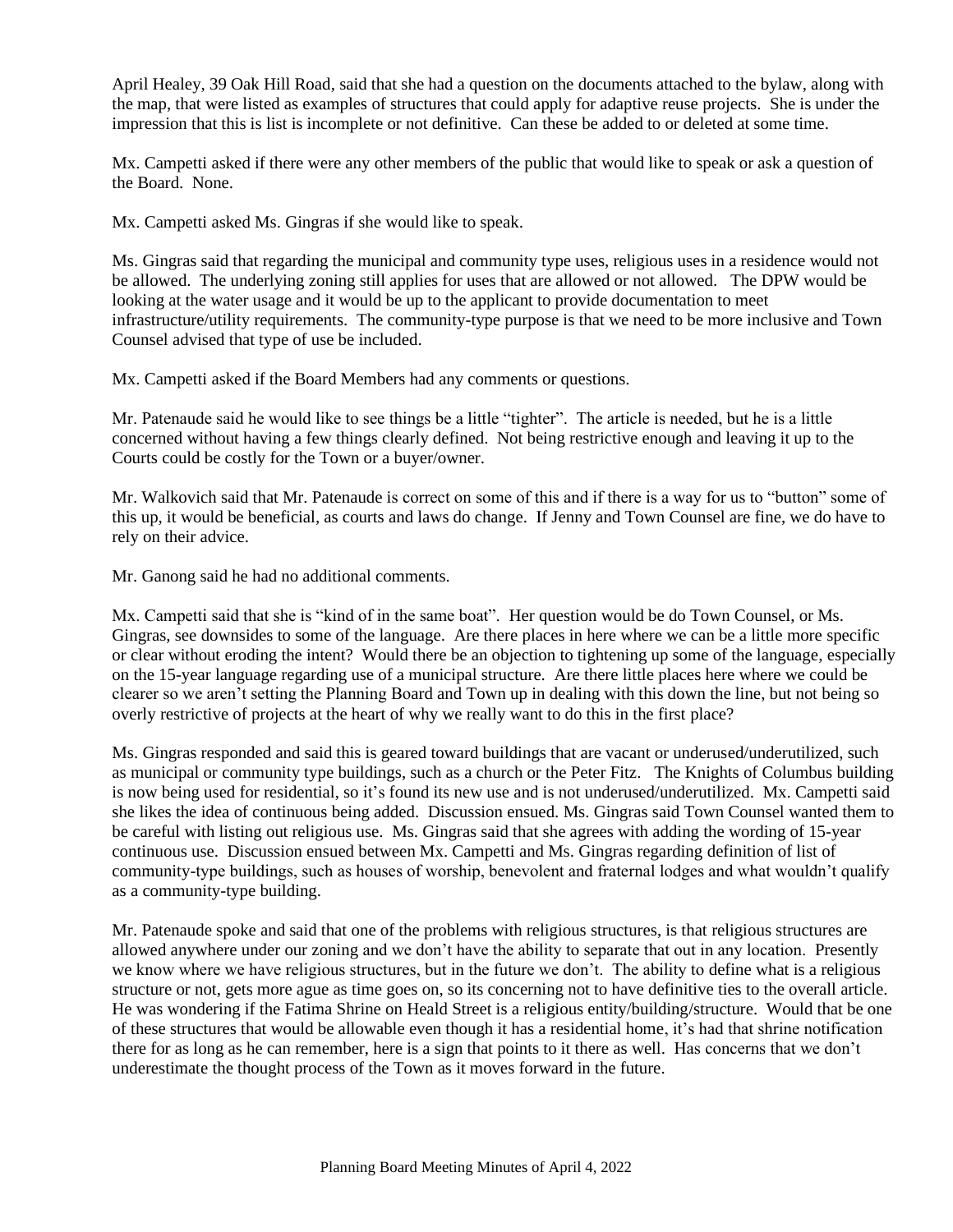Ms. Gingras responded and said she understands the concerns and that the principal use would have to be a place of worship. She said that she is unfamiliar with the shrine, but is it used as a residential home as well. The Building Commissioner looks at these when they come in and he is the one who ultimately makes the zoning determination before it gets to the Planning Board. She said all we can do is make this as solid as possible. The list for the potential adaptive reuse properties on the website came from the Assessor's database. She can talk to Town Counsel again to try to come up with some wording, maybe "non-profit ownership" or something like that.

Mx. Campetti asked if the principal use of a structure could be what drives the eligibility, could that language be added.

Mr. Patenaude referenced the Catholic Church that has a residence next to it. Would the residential home be included or excluded. Discussion ensued on interpretation of this type of scenario. Mx. Campetti said that it may qualify as an affiliated structure to the church. Mr. Patenaude asked would it say that or would that be an interpretation, and what if they are on separate parcels. He also referred to the parking lot across the street from the Catholic Church, where does it end. We have to think about how things get linked, where does it end?

Ms. Gingras said we can't go into every single "what if" for every single structure on the list. Mr. Patenaude brought up accessory structures and including language. Mr. Patenaude mentioned some legal issues that have come up in the past for the Town that have been tied up in Court for years and cost the Town a lot of money. Ms. Gingras said she understands and she can work on some language. She said that the language in the proposed by law recognizes that there could be more building on the lot. Mr. Patenaude said that the correct wording could close any loopholes.

Mx. Campetti suggested that some of the questions that have come up may need to be run by Town Counsel, as either an outright questions or language tweaks. She asked if it makes sense for the Board to take more time to obtain that information and continue the hearing until our next meeting so we can get those questions addressed.

Ms. Morrow said she was okay with continuing the hearing to the next meeting. She would like to circle back to the comment Mr. Karr made regarding the current police station building, which is on the list and is commercial district, how can we make sure that building is preserved as a historic structure. Do we already have controls in place for that, this is important. Mx. Campetti said that the only thing that protects individual historic structures at a local level is local zoning, as a local historic district. We could pass our own zoning to recognize a historic status and use as a criteria for other things. Ms. Gingras said that was all correct.

Mr. Walkovich said that if we are going to continue this to look at definitions, we may want to look at what constitutes adjacent or accessory buildings, we may want to look at limiting it to contiguous lots.

Ms. Morrow said that the Catholic Church may be the only instance where there are three parcels. Perhaps that needs to be clarified in cases where the deeds are combined or not. Ms. Gingras responded that there could be multiple lots for the same municipal or religious use (such as at the Peter Fitz). If a lot is assessed as a singlefamily residential, it is not going to be under a religious use. Ms. Gingras said there are a couple of churches on the list that have more than lot. That lot was from the Assessor's database. If a lot was being used as a singlefamily home, it would not be included on that list.

Mx. Campetti asked Ms. Gingras if she needed any clarification on the Board's questions/requests.